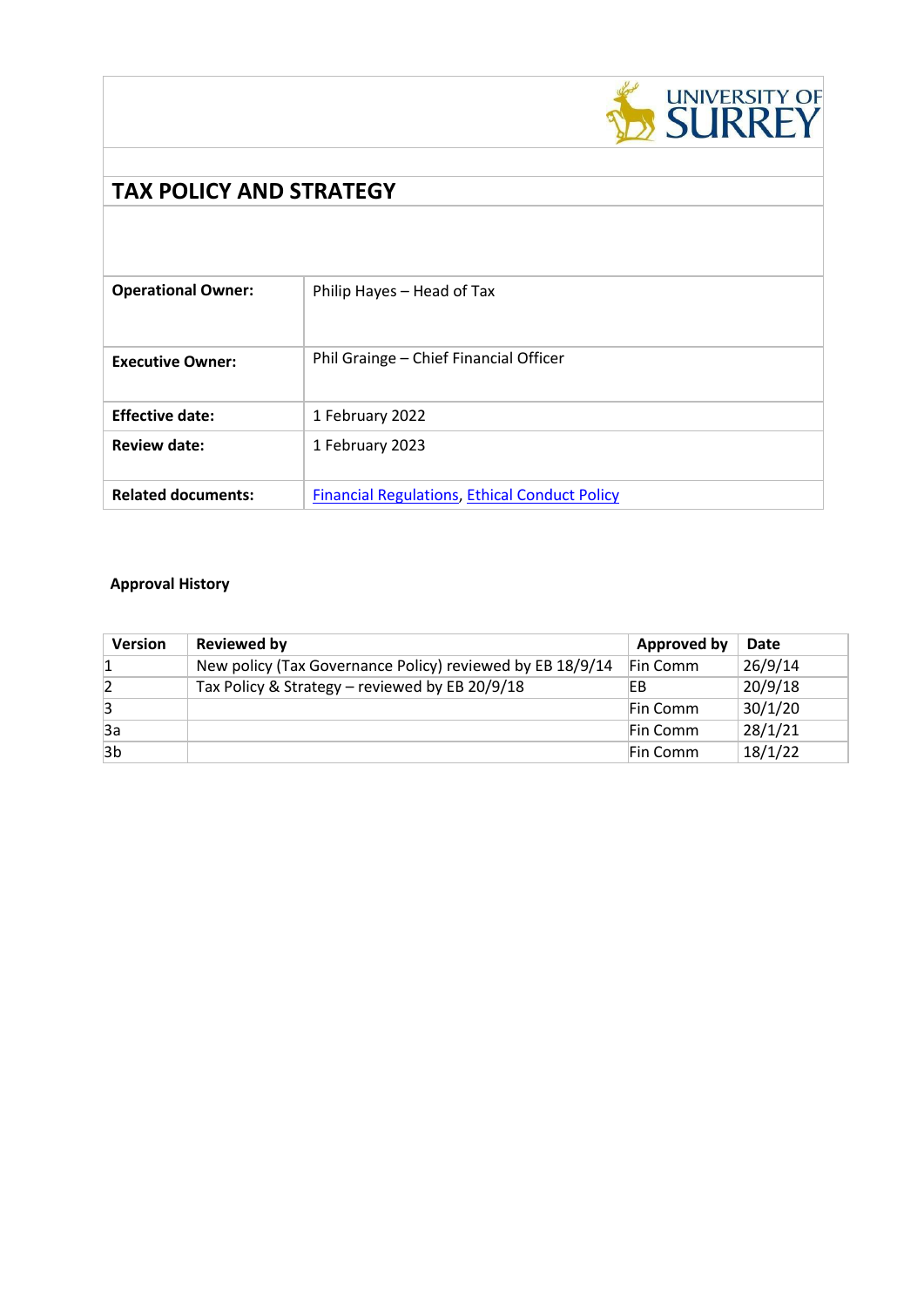#### **1 Introduction**

The University is an exempt charity within the meaning of Part 3 of the Charities Act 2011. As such it is potentially exempt from UK taxation in respect of income and capital gains within categories covered by relevant tax legislation and to the extent that such income or gains are applied to exclusively charitable purposes.

In practical terms the above means that all income from the University's charitable activities of providing education and engaging in non-commercially funded research is exempt from UK corporation tax. This includes investment and rental income, and capital gains. The University would be subject to UK corporation tax on profits from its non-charitable activities, were it unable to prove, on an annual basis that it had made an aggregate loss on those activities.

The University and its subsidiaries receive no similar exemption in respect of UK VAT and the University VAT group is partially exempt for VAT purposes. As the majority of the services the University provides are exempt supplies of education and non-business research, it has a low VAT recovery rate on its overheads, which is consistent with the rest of the University sector. This creates extra work to comply with VAT legislation, but also creates opportunities to improve VAT recoverability. As a charity the University is able to take advantage of various VAT reliefs.

The University's subsidiary undertakings are subject to UK corporation tax in the same was as any commercial organisation, although they may take advantage of Section 471 CTA2010 to mitigate the corporation tax liability through gift aid.

The University is responsible for complying with UK legislation on income taxes and social security in the same way as any other employer.

As the University's international partnerships and overseas activity increase there are additional requirements for it to comply with all relevant tax and social security legislation in those overseas countries where it operates and/or its employees are based.

#### **1.1 Purpose**

- 1.1.1 This policy and strategy document sets out how the University (including its subsidiaries) will conduct its tax affairs and manage tax risk.
- 1.1.2 With the exception of the Introduction above:
	- all references to the "University" apply also to all subsidiary companies
	- any references to "tax", "taxes" or "taxation" are to UK taxation and to all corresponding worldwide taxes and similar duties in respect of which the University has any legalobligations.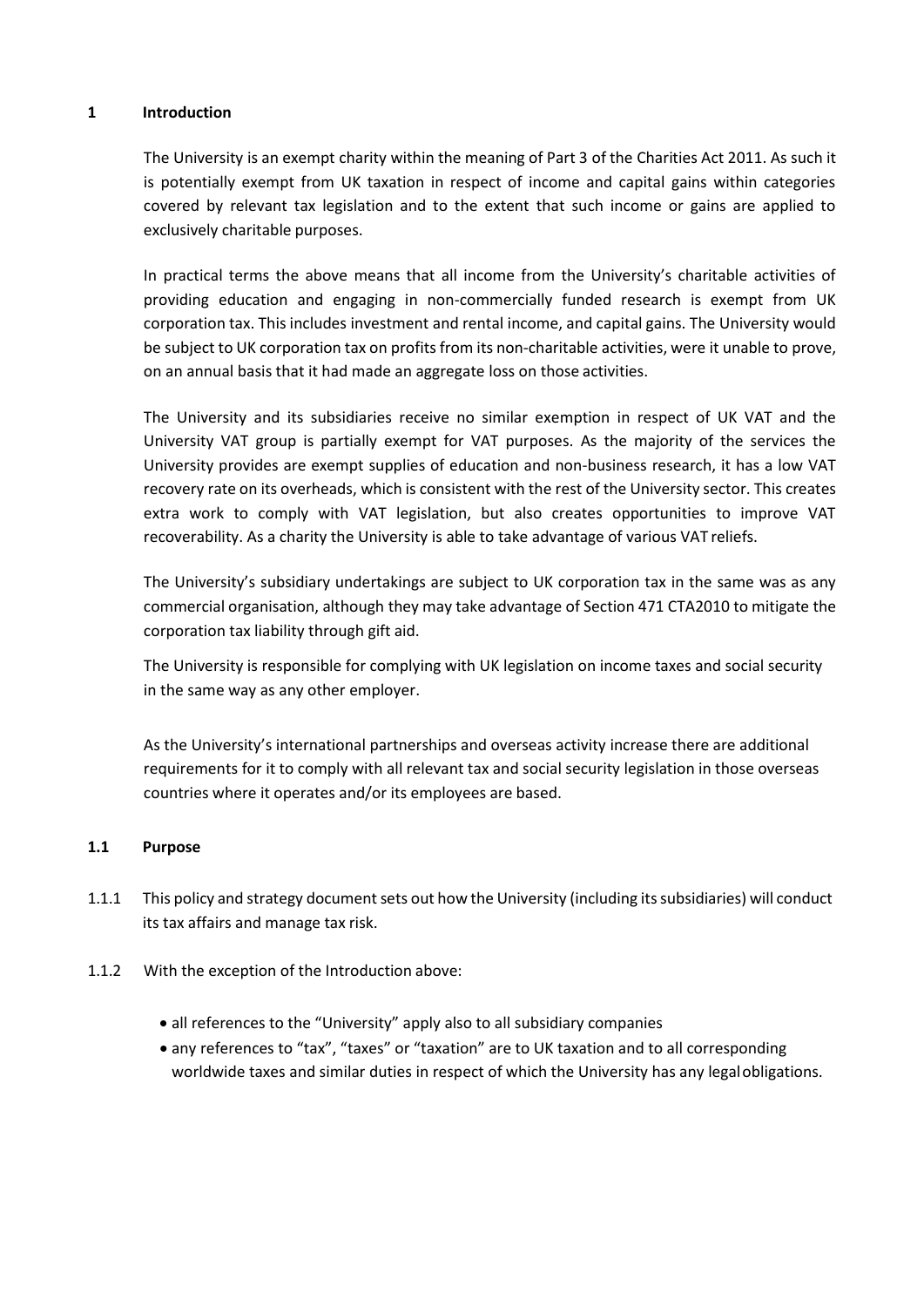1.1.3 This policy and strategy document explains how the University will conduct its own tax affairs. It does notspecifically cover the requirement, arising from the Criminal Finances Act 2017, forthe University to have reasonable procedures in place to prevent the facilitation of tax evasion by one of its "associate" persons (defined as an employee, agent or other person who performs services on behalf of the University). The University is committed to preventing the facilitation of such tax evasion and is developing procedures to provide a defence against a charge of facilitating tax evasion. As part of these procedures, relevant content will be added to the Ethical Conduct Policy in due course.

#### **1.2 Scope**

This policy is applicable to members of Council, Executive Board, and their relevant subcommittees, and to all staff engaged in activities where tax may have an impact. This includes:

- members of the Finance and Payroll Departments involved in the calculation and reporting of tax liabilities and provision of tax advice to other employees of the University
- members of the Advancement Team involved in reporting and advising on gift aid
- senior managers and other staff involved in budgeting, option appraisals and contract negotiation where taxes may have an impact on the level of income received, or costs borne, by the University
- staff involved in purchase requisitioning and the raising of sales orders

#### **1.3 Definitions**

BUFDG – British Universities Finance Directors Group [www.bufdg.ac.uk](http://www.bufdg.ac.uk/) - the University sector representative group.

## **2 Policy and Strategy**

## **2.1 Policy**

The University will manage its tax affairs in accordance with the following key principles:

- the University will comply fully with all relevant laws, rules, regulations, statutory reporting and disclosure requirements wherever it operates
- the University will ensure that the tax strategy is at all times consistent with the University's overall strategy, its approach to risk management and its core values
- the University will apply professional diligence and care in the proactive management of all risks associated with tax matters, and ensure that governance and assurance procedures are appropriate
- the University will foster constructive, professional and transparent relationships with tax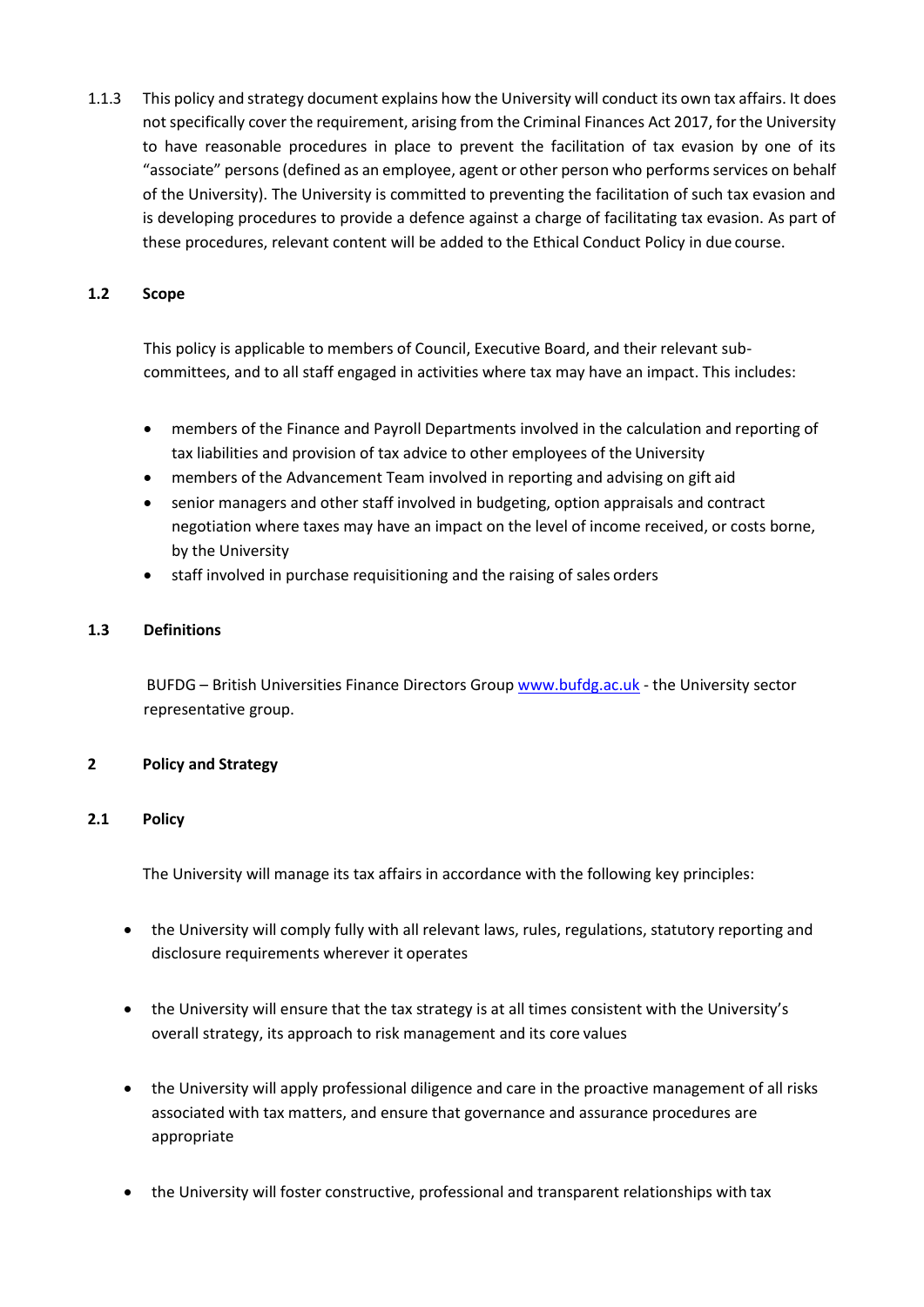authorities, based on principles of integrity and collaboration

• the University will use reliefs, exemptions, incentives and, where appropriate, tax structures, in order to optimize its tax position in the conduct of its activities, but will not use them for purposes which are knowingly contradictory to the original intent or spirit of the legislation.

# **2.2 Strategy**

#### *2.2.1 Risk Management*

The University will adopt a risk based approach to tax management which ensures that all significant tax risks are identified and assessed in terms of likelihood and impact. It will also ensure that appropriate controls are put in place, documented and maintained. It will adopt a generally cautious approach to tax risk.

## *2.2.2 Roles and Responsibilities*

- .1 The Finance Committee, on behalf of Council, has oversight of the University's tax affairs. Finance Committee will receive an annual report on the management of the University's tax affairs to include:
	- a 'proof of tax' reconciliation (i.e. a reconciliation from the pre-tax surplus to the tax charge for the year)
	- details of any HMRC compliance visits
	- details of any internal or external tax audits (including payroll tax or VAT audits)
	- tax fees paid/payable
	- tax risks and opportunities.
- .2 The Chief Financial Officer has overall accountability for the University's tax affairs.
- .3 The Chief People Officer is responsible for ensuring that appropriate systems, processes and controls are in place to identify and calculate accurately the liability for employmenttaxes.
- .4 Day-to day responsibility for submitting tax returns and ensuring that the correct amount of tax is paid on time rests with the following:
	- the Head of Tax for VAT and Corporation Tax
	- the Head of Reward for employment taxes.
- .5 Day to day responsibility for administration of the Gift Aid Scheme rests with the Gift Processing Assistant within the Advancement Team.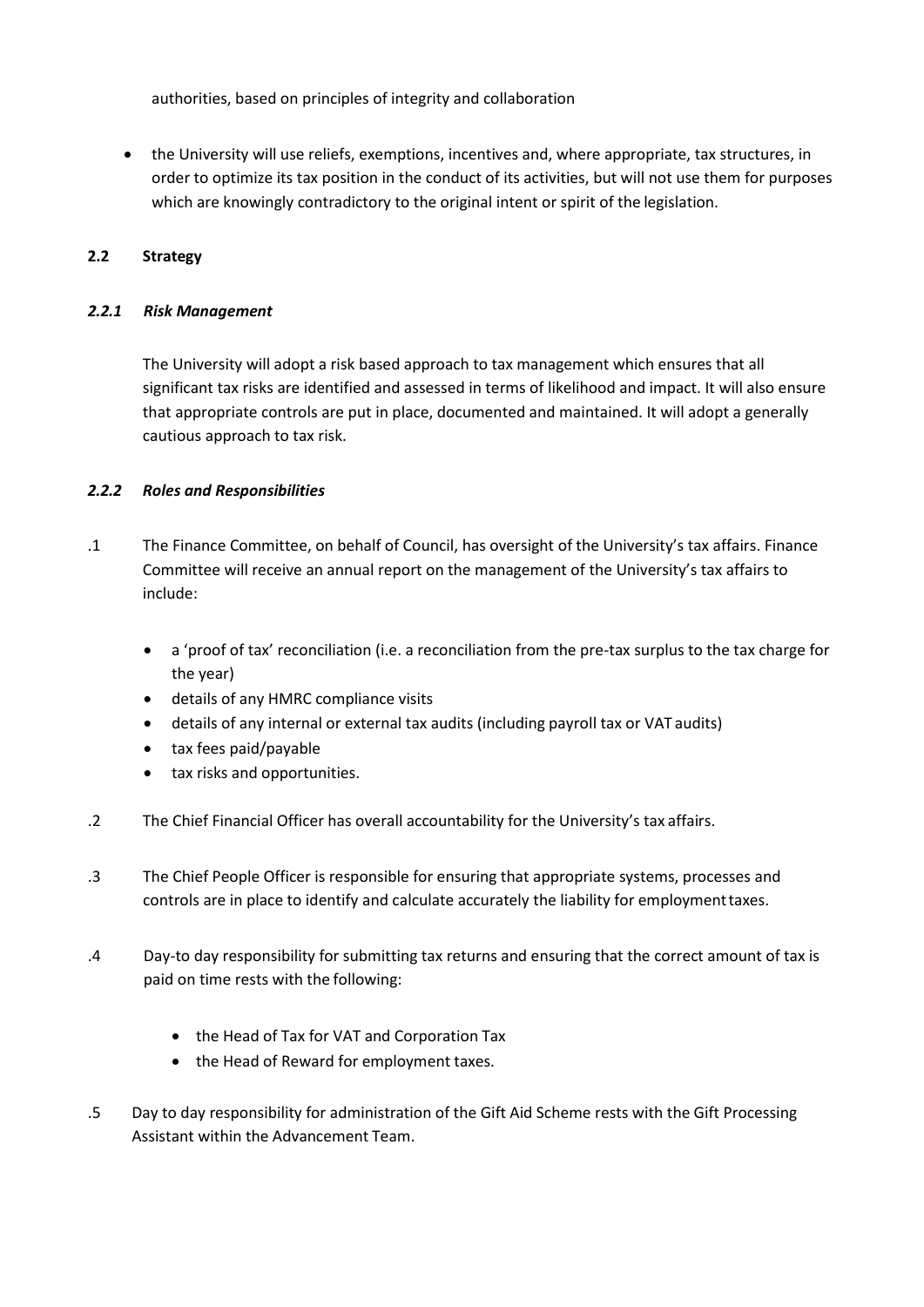# *2.2.3 Staff Training and Qualifications*

- .1 The University will maintain an appropriately qualified in-house tax resource comprising staff with relevant tax, accounting and payroll qualifications and experience. All such staff will be expected to maintain their technical knowledge and undertake continuing professional development.
- .2 The University will ensure that all relevant Finance and non-Finance staff (see Scope paragraph 1.2) above are suitably trained in, and understand, tax legislation and best practice as it applies to their work.

Specifically, the Finance Department will:

- make available and encourage relevant tax training
- provide tax guidance to those making tax or business decisions as part of theirjob role, either via the University's website or in specific guidance notes
- encourage staff to ask questions about tax and make suitably qualified staff available to answer those questions
- simplify the tax elements of documents, such as purchase requisitions and sales orders, to make them as user friendly as possible
- .3 The Payroll Department will provide similar guidance in respect of employment taxes.
- .4 The University will not provide personal tax advice, with the exception of guidance on PAYE and NI matters which specifically affect the individual's employment with the University.
- .5 Relevant Finance and Payroll staff will attend conferences and workshops (including those organised by the University's external tax advisers, BUFDG and the Charity Tax Group) to help ensure that the University operates best practice within the Higher Education and Charity sectors.
- .6 They will also be expected to monitor and actively contribute to BUFDG discussion boards on tax related issues.

## *2.2.4 Professional Advisors*

- .1 The University will engage external tax advisers with extensive knowledge and experience in the Higher Education and not-for-profit sectors.
- .2 The University will seek external advice:-
	- where issues are outside the competence of the Finance Department (or Payroll Department in the case of employment taxes)
	- where there is doubt as to the correct tax treatment and advice will inform the assessment of risk
	- where it is more economic to use external support than to apply internal resources.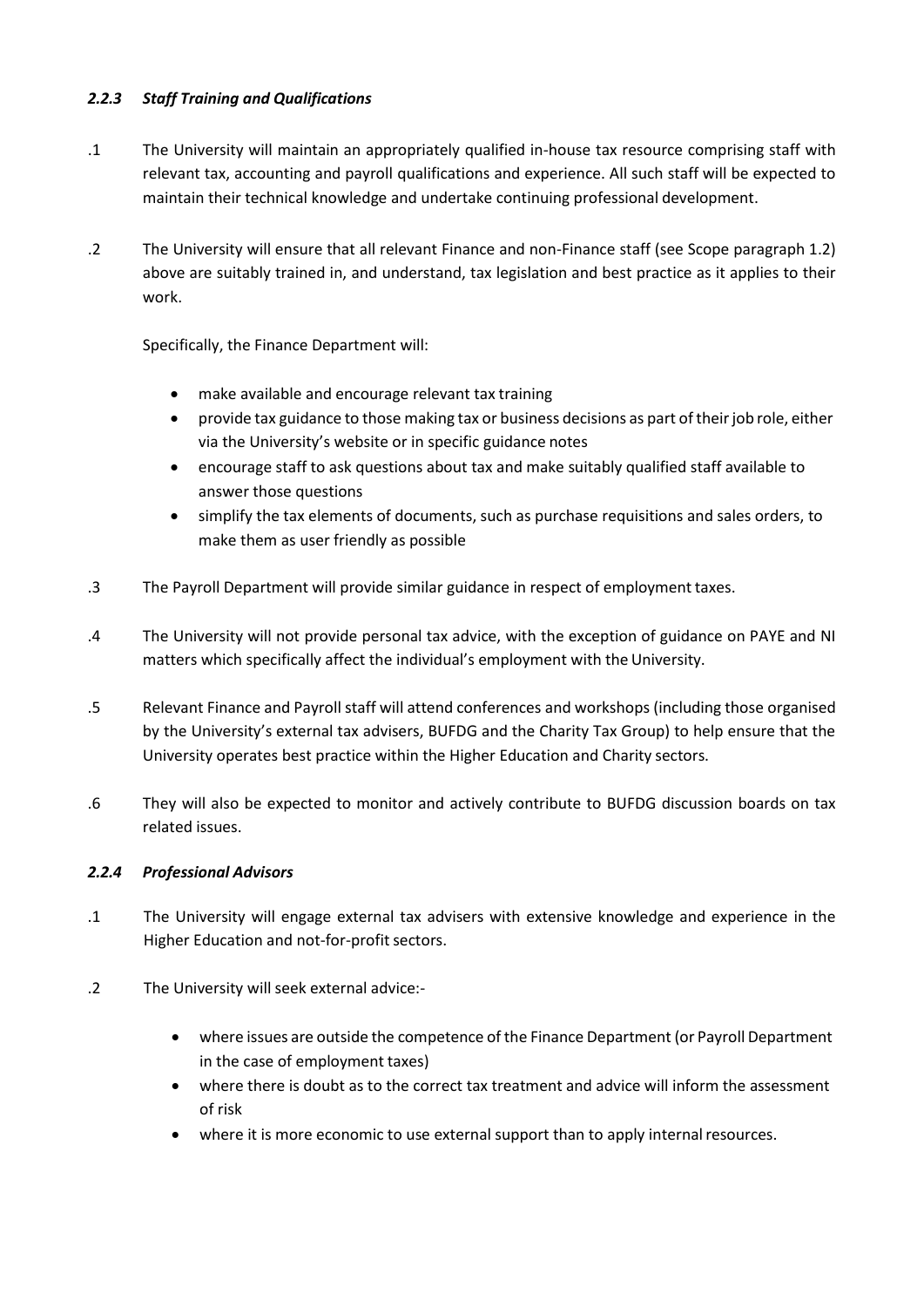#### *2.2.5 Value for Money*

The University will ensure that it achieves value for money by:-

- only paying the tax that it is obliged to pay; and
- making appropriate use of internal tax resources and external tax advisors.

#### *2.2.6 Tax Planning*

- .1 The University aims to pay the right amount of tax legally due both in the UK and overseas, recognising that it has a fiduciary duty to act exclusively in its best interests as a charity in the management of its affairs and the application of its property to further the University's purposes for the public benefit,. This duty makes it appropriate for the University to engage in reasonable and prudent tax planning and to take advantage of available tax reliefs and exemptions relating to charities where these will assist the work of the University, encourage genuine donations and coincide with the purposes for which these reliefs and exemptions were created.
- .2 The University will maintain existing tax mitigation measures (including the use of subsidiary companies where appropriate) and will implement new methods of reducing its tax liabilities where legally and ethically possible, thus optimising funds available to fund the University's core activities and further its strategic aims. It will not, however, include mechanisms which could be considered abusive e.g. falling within HMRC's General Anti-Abuse Rule ("GAAR").
- .3 The University will seek advance approval from HMRC of any arrangements where there is potential for HMRC to challenge the University's interpretation of legislation and the amount of tax involved is significant. This will include approval for VAT recovery methods to be applied to new capital developments.

## *2.2.7 Relationship with Tax Authorities*

.1 The University seeks to have a transparent and constructive relationship with tax authorities wherever it operates.

## .2 Risk Profile

In relation to its UK operations, the University will seek to establish and maintain a low risk profile with HMRC and thereby minimise HMRC's intervention by:

- demonstrating openness and competence, adopting open and collaborative professional relationships at all times
- replying promptly to HMRC's enquiries
- demonstrating strong and reliable systems, processes and controls to support the accurate calculation of tax liabilities
- engaging in full, open and early dialogue with HMRC to discuss tax planning, strategy, risks and significant transactions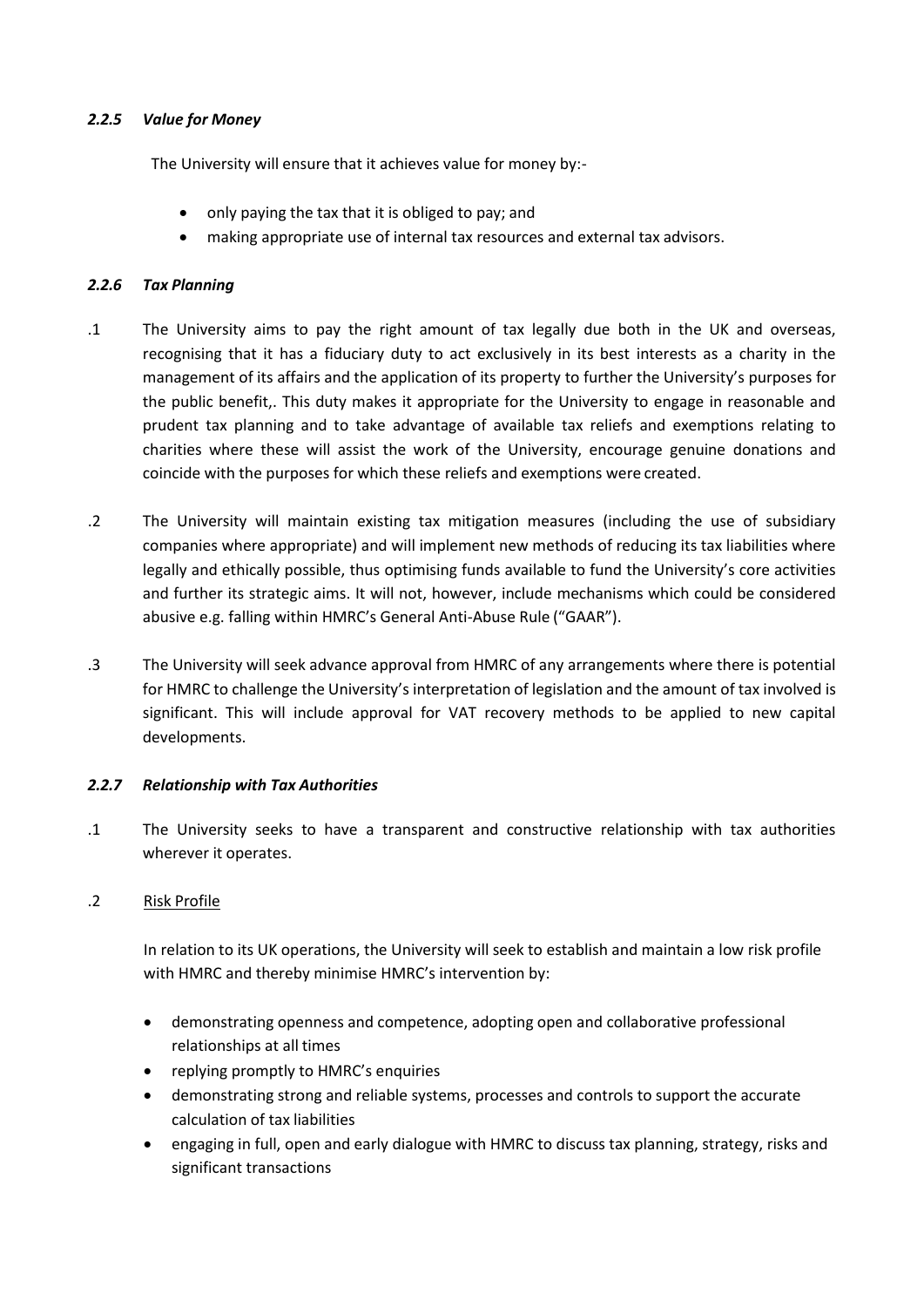- proactively entering into dialogue with HMRC with regard to issues where the correct treatment is uncertain
- working collaboratively with HMRC should disagreements arise to resolve issues by agreement (where possible)
- only challenging HMRC's decisions via appeal to the tax tribunal when the University has a strong case and the amount of tax at stake is significant.

#### .3 Dealing with Errors

When a mistake is made in respect of information submitted to the tax authorities or tax paid, the University will act swiftly to correct the mistake and inform the tax authorities as required.

#### .4 Other

The University will respond to HMRC consultations as appropriate, either by direct response to HMRC or via BUFDG.

#### **3 Governance Requirements**

#### **3.1 Implementation / Communication Plan**

- 3.1.1 This policy and strategy document will be published on the University website.
- 3.1.2 Links will be provided from the **[Financial Regulations](https://surreynet.surrey.ac.uk/sites/default/files/2018-06/Fin%20Regs%20Apr%2018.pdf)** and the **[Ethical Conduct](https://www.surrey.ac.uk/sites/default/files/Ethical%20Conduct%20Policy.pdf) Policy**.
- 3.1.3 It will be communicated to all Heads of Department via a Leaders Alert for onward dissemination as appropriate.

#### **3.2 Exceptions to this Policy**

N/A

## **3.3 Review and Change Requests**

- 3.3.1 This policy and strategy will be reviewed on an annual basis.
- 3.3.2 The operational owner will be responsible for any minor changes between formal reviews e.g. changes of role titles or other titles or names which do not change the meaning of the policy.

#### **3.4 Legislative Content**

3.4.1 The University is required to comply with UK tax legislation and case law.